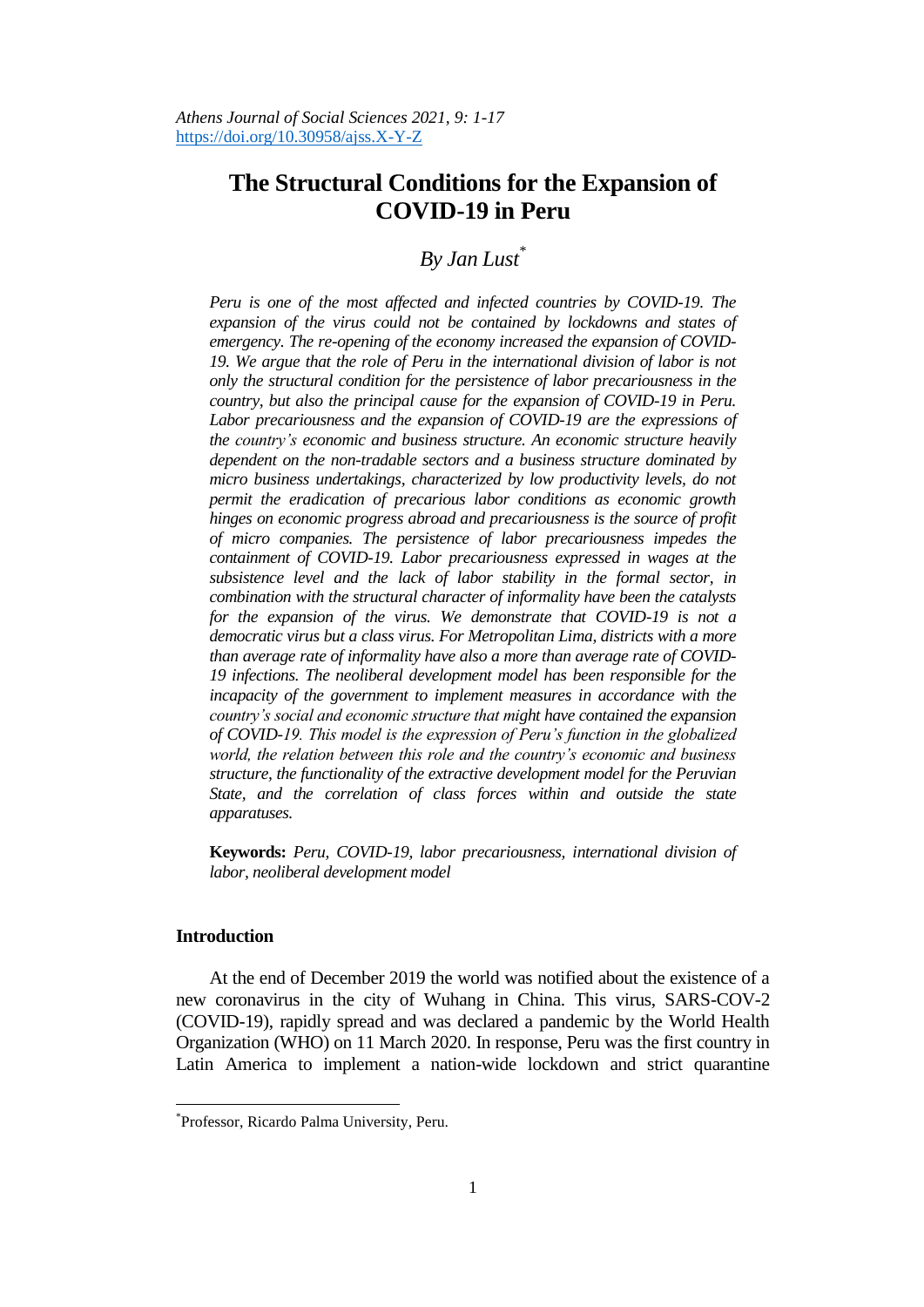measures. These measures were implemented through a declaration of a state of emergency, with the military and the police charged with controlling the population. This situation lasted for 3.5 months, from mid-March 2020 to the end of June. However, because of the expansion of the virus, in some regions the lockdown continued. In the whole of the country, the government of Martin Vizcarra maintained the prohibition on leaving one"s residence between 10 pm and 4am.

This early response has not prevented the expansion of COVID-19 in the country. Currently (23 March 2021), Peru is ranked nineteen on the world ranking of the number of individuals infected by the virus. The slow but determined reopening of the economy seems to have increased the number of COVID-19 infections. Physical social contacts between economic agents augment the possibility for the virus to expand.

The expansion of COVID-19 in Peru during the lockdowns and now in times of the almost completely re-opened economy, appears to demonstrate the class character of the virus. Although the economic, social and health effects of COVID-19 might be diminished through concentrated efforts by the state apparatuses, the most affected are the salaried and non-salaried working class, in formal and informal situations, and self-employed workers.

The principal objective of this article is to show that the role of Peru in the international division of labor is not only the structural condition for the persistence of labor precariousness in the country, but also the principal cause for the expansion of COVID-19 in Peru. Labor precariousness is the transmission mechanism of COVID-19 expansion in Peru. A structural condition is a condition that is fundamental for non-structural conditions to help certain political and social developments, processes, and/or phenomenon to occur.

The expansion of the virus has a socioeconomic and class background. While it seems that the virus was brought into the country by travelers pertaining to what might be called the accommodated social classes, it rapidly turned into a disease of the laboring classes. First of all, these classes did not have the option to stay at home during the lockdowns as was mandated by law. Second, as the big majority of these classes perform manual labor, in general they are not able to do this work at home and, hence, they are more likely to be exposed to the virus. Third, the conditions for the expansion of the virus might have been eliminated if the government would have decided to actively intervene in the economy instead of providing late and uneven financial alleviation and repressing the population who have no other way to search for a job, income, and nutrition than by leaving their houses.

This paper intents to advance the discussion within the social sciences regarding the economic and social conditions for the expansion of COVID-19 in peripheral countries that are economically depended on their extractive economic sectors, especially the mining sector, and have implemented a neoliberal development model. Although we believe that economic conditions determine the social conditions for the expansion of the virus, both conditions are interrelated. Hence, in order to contain the virus, it would have been necessary that a coherent and interrelated set of structural economic and social measures would have been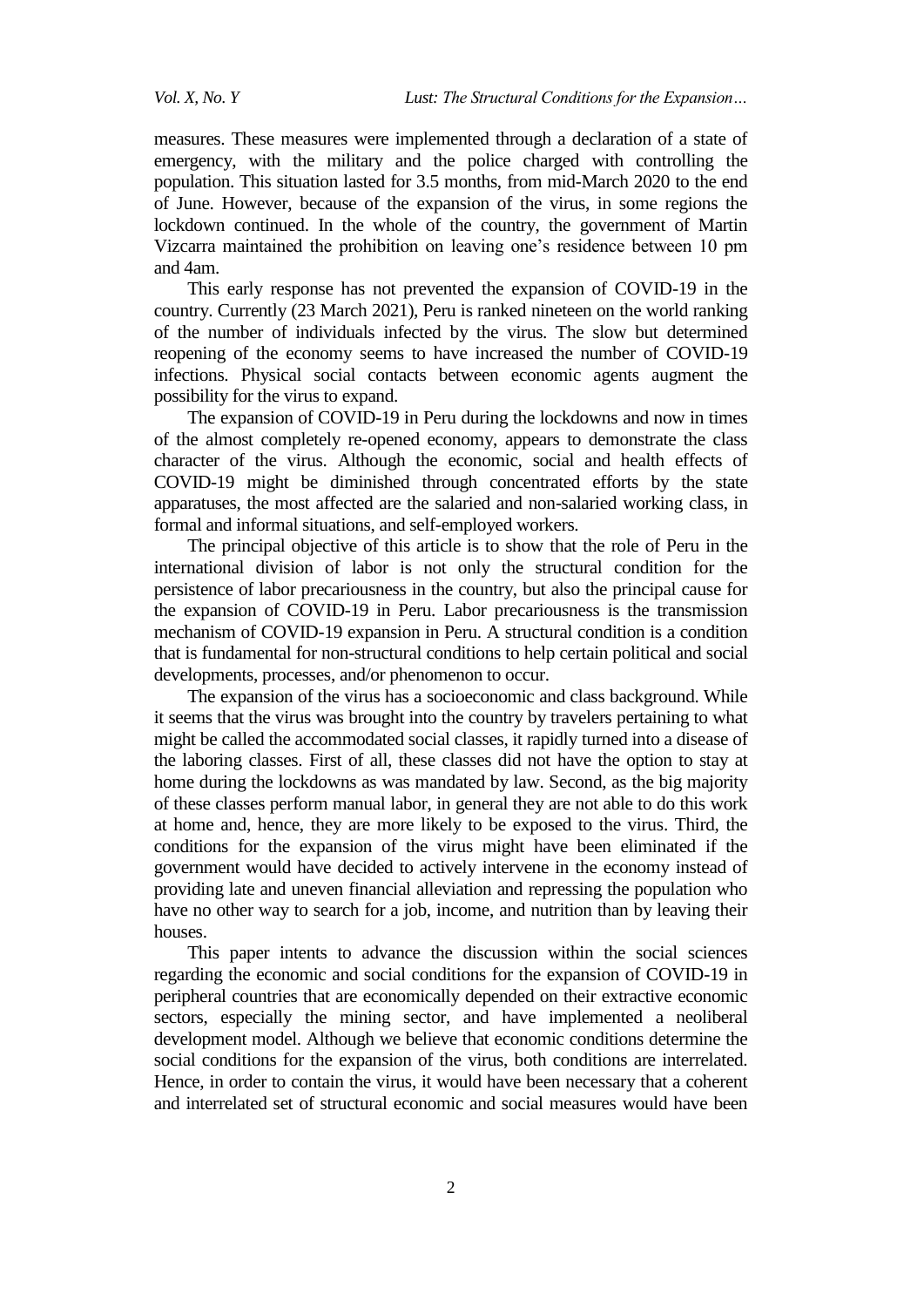implemented that might have been able to eradicate the economic and social basis for the expansion of the virus. We analyze household surveys, statistical data on economic and labor development, and correlate data on employment in micro companies and the number of own-account workers to the rate of COVID-19 infections.

The data we use in this paper to demonstrate the expansion of COVID-19 within the laboring classes has been limited to Metropolitan Lima, which is the most infected area in Peru. We rely on data from this area because it is the most reliable data and most accessible. Furthermore, data on the rate of labor informality at district level is able to be constructed and the social heterogeneity of Metropolitan Lima permits an analysis of districts that are heavily infected by COVID-19 and contain above average rates of labor informality, and thus enable a comparison between these and districts that are less infected by the virus and where the labor force is not principally informal.

As such this work is structured in five sections. Section one provides a panoramic view on the expansion of COVID-19 in Peru and discusses the expansion of the virus and its effects. Section two argues that the neoliberal conception of the State disabled the Peruvian Government"s ability to implement effective measures that might have contained COVID-19. In section three we examine the structural conditions for COVID-19 to expand and to maintain its devastating health effects until an adequate vaccine against the virus has been implemented. Section four delves into the relation between informality and COVID-19 in Metropolitan Lima. It demonstrates that the expansion of the virus is principally located in what might be called the capital's working-class districts, characterized by above average rates of informality. In section five we present our conclusions.

#### **The Rise of COVID-19 and its Effects**

On 16 March 2020, the Peruvian government declared the state of emergency for the whole of the country in order to contain COVID-19. Three days later a complete and total lockdown began. Only pharmacies, grocery stores, supermarkets, public marketplaces, and banks were accessible to the public. Essential state institutions maintained in operation though were not open to the public.

During the lockdown, the military and the police were in charge to control the movements of the population. A curfew was implemented restricting people to their house from 5 p.m. until 6 a.m. the following day. On Sundays the lockdown was 24-hours.

As a response to the continuing expansion of the virus throughout the whole country, after months the lockdown measures were sharpened. In some parts of the country the curfew started earlier, and the use of face masks became mandatory when leaving one's residence.

The end of the total lockdown in July 2020 and the subsequent reopening of the economy (semi-lockdown) has not meant that all measures to contain the spread of the virus were also lifted. At the time of writing, the use of face masks is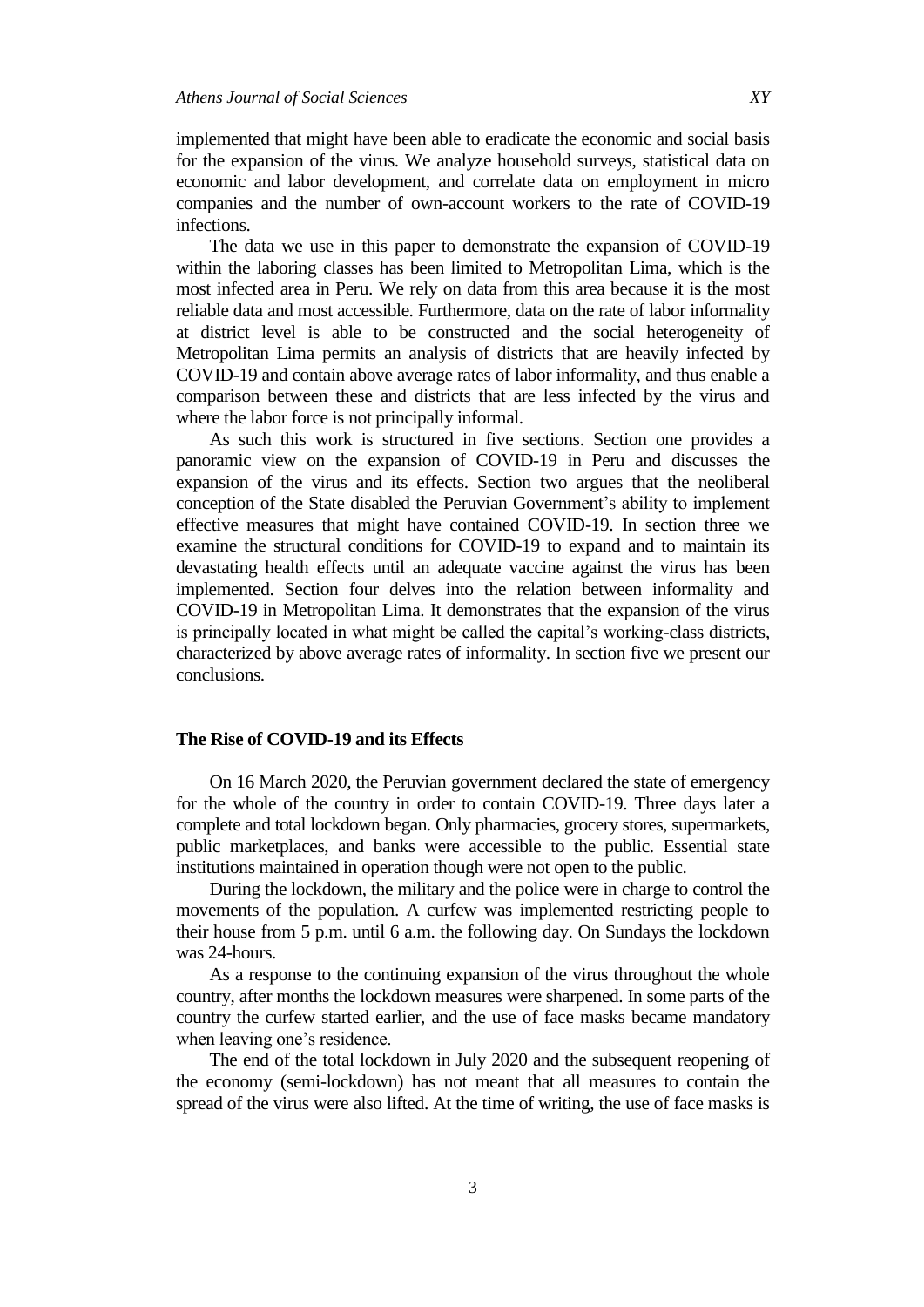still mandatory and new restrictive measures are to be expected, at the same time maintaining the state of emergency in force, in order to reduce infections caused by the "Second Wave" and the possible "Third Wave". The lockdown measures vary according to the rates of COVID-19 infections.

Despite these efforts, the Peruvian regime has not been able to control the virus and the death toll. In Latin America, Peru occupies the fifth position regarding the number of COVID-19 affected individuals, after Brazil, Colombia, Argentina, and Mexico. In August 2020 the country rated as the world"s number one country in terms of mortality rate.<sup>1</sup> It was only since mid-September 2020 that the State was finally getting some control over the virus when daily reported positive cases started to reduce. However, the "Second Wave" of COVID-19 infections is putting the clock back at the time when the State was incapable to really fight the virus. In the last months the number of infections and deaths are rapidly increasing. The process of vaccination is very slow and has been subject to corrupt of authorities.

Even though the Peruvian government has been praised for its quick response to COVID-19, the lockdowns did not impede people from getting infected. As a matter of fact, what the lockdowns should have impeded was actually taking place during all these months of supposed social distancing. The first reopening of the economy (July 2020) directly increased the daily number of infections. 8.000 to 9.000 infections a day became rule. Currently (January-March 2021), the number of deaths and infected is comparable with the most dangerous periods of  $2020$ <sup>2</sup>

Although leaving one"s house was restricted to the purchase of the necessary food and to do financial transactions, a major part of the population, principally in working class districts, did not abide to these rules. In addition, the military and the police were not able to impede a massive number of people from 'trespassing'.<sup>3</sup> The use of force to control the population might have met violent responses.

It is possible that the government foresaw an increase of informality and massive unemployment as a consequence of the lockdowns. It is to be expected that the loss of jobs and the lack of a universal social security system that would have protected individuals against the financial consequences of unemployment, has increased informality as the informal sector is the only social security individuals have when their employers or their own businesses have to close.<sup>4</sup> At mid-August 2020, the unemployment rate in Metropolitan Lima reached 16.4%, a more than 100% increase since March 16. Half December it had reduced to 15.2%

<sup>&</sup>lt;sup>1</sup>On 22 March 2021, Peru ranked seventh on the world ranking of COVID-19 mortality rates. Source: [https://coronavirus.jhu.edu/data/mortality.](https://coronavirus.jhu.edu/data/mortality) [Accessed 29 January 2021]

<sup>&</sup>lt;sup>2</sup>Source: [https://gestion.pe/peru/covid-19-exceso-de-fallecidos-bordea-los-300-casos-por-dia](https://gestion.pe/peru/covid-19-exceso-de-fallecidos-bordea-los-300-casos-por-dia-segun-datos-del-sinadef-noticia/)[segun-datos-del-sinadef-noticia/.](https://gestion.pe/peru/covid-19-exceso-de-fallecidos-bordea-los-300-casos-por-dia-segun-datos-del-sinadef-noticia/) [Accessed 20 January 2021]

<sup>3</sup> Source: [https://www.clarin.com/mundo/coronavirus-peru-vendedores-ambulantes-esperan-fin](https://www.clarin.com/mundo/coronavirus-peru-vendedores-ambulantes-esperan-fin-cuarentena-toman-calles_0_jh5yCTC8w.html)[cuarentena-toman-calles\\_0\\_jh5yCTC8w.html.](https://www.clarin.com/mundo/coronavirus-peru-vendedores-ambulantes-esperan-fin-cuarentena-toman-calles_0_jh5yCTC8w.html) [Accessed 28 August 2021]

<sup>&</sup>lt;sup>4</sup> According to data of the International Labour Organization (ILO), informality is on the rise in Peru. In June 2020 it had increased 1.7 percent points in comparison with June 2019 (OIT 2020, p. 3). In March 2021 the rate of informality was estimated between 75% and 80% of the occupied active population, in [https://udgtv.com/noticias/informalidad-laboral-aumento-peru](https://udgtv.com/noticias/informalidad-laboral-aumento-peru-menos-75-pandemia/)[menos-75-pandemia/.](https://udgtv.com/noticias/informalidad-laboral-aumento-peru-menos-75-pandemia/) [Accessed 16 March 2021]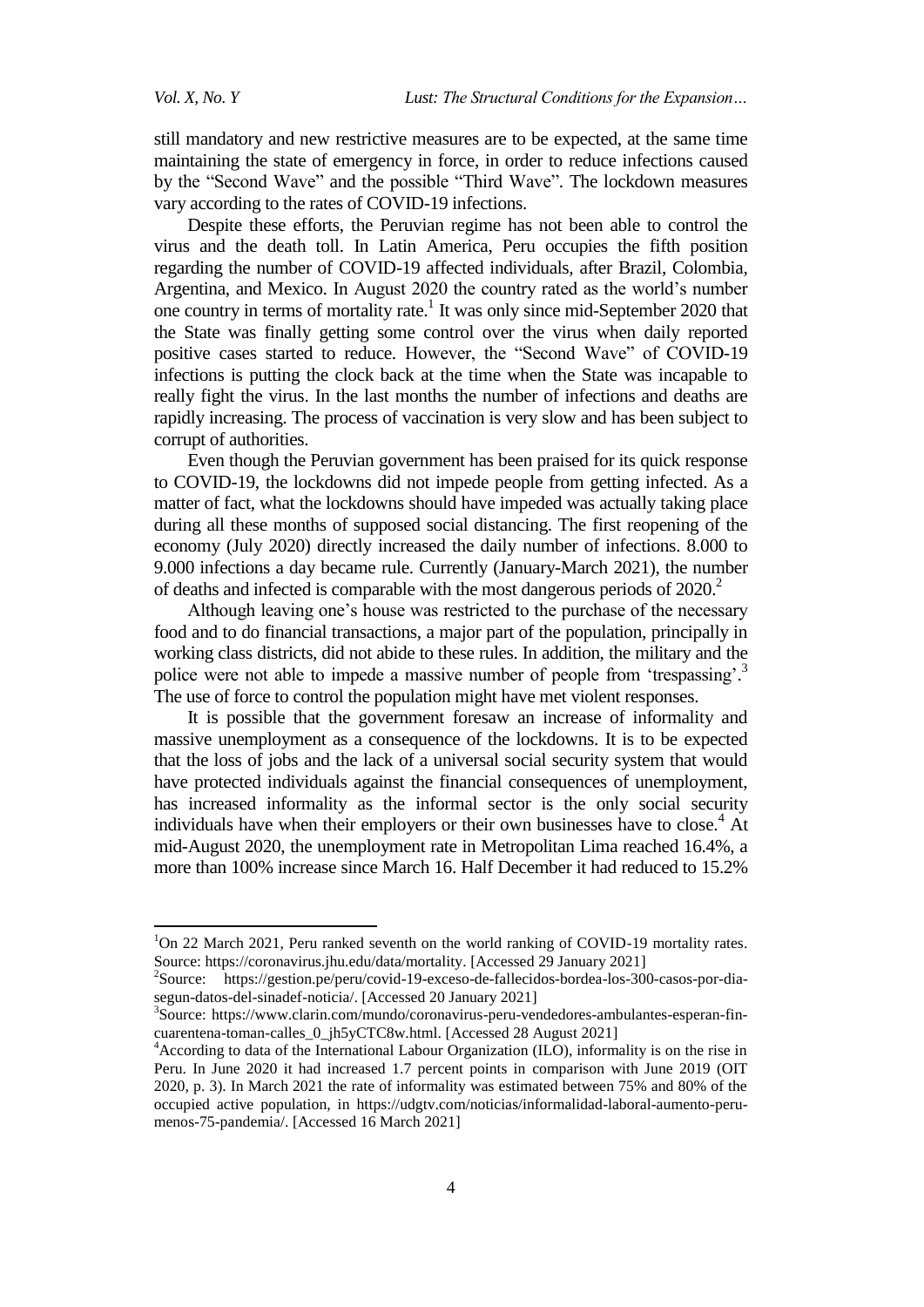(INEI 2020c, p. 1).<sup>5</sup> However, not only did unemployment increase, also the labor force participation rate dropped (Weller et al. 2020, pp. 18, 20). Moreover, the government did not account for the health consequences that an increase of informality and unemployment might have on the population. The search for jobs, income, and food by the informal and recently fired working classes have driven them into positions that expose them to catching COVID-19.

The only relief strategy the government implemented was that of short-term financial assistance. In May and June 2020, the poor, the extremely poor and the self-employed workers, about 7 million families (Vergara 2020), received a subsidy of around US\$ 210. In August, again a subsidy of US\$ 210 was handed out to what are called the most vulnerable families. However, this amount was not enough to finance the monthly basket of basic foodstuffs for a family of four. In 2019, the poverty line stood at around US\$ 390 per month. Thus, the subsidy of US\$ 210 is actually closer to that of being in extreme poverty, for the extreme poverty line for a family of four is set at US\$ 207 per month. In February 2021, a subsidy of US\$ 170 was starting to be handed out to about 4.2 million poor families.

The decision to reopen the economy in July 2020 was primarily economically grounded. In the second trimester of 2020, the Gross Domestic Product (GDP) had reduced with 30.2%. In the first semester GDP already fell with 17.3%. This decrease was not only the product of the almost complete standstill of the national economy (a drop of internal demand with 27.7%), but it was also the result of reduced economic growth of its most important commercial partners, principally China that even saw its economy decrease in the first quarter of 2020. This caused, according to statistical data of the Peruvian Central Bank and the National Institute for Statistics and Informatics (INEI 2020b, p. 4), a global reduction for the prices of the country"s mining products (followed by a weak recovery) and export volumes, Peru's main export products.<sup>6</sup> In the second trimester, total export value decreased by 40.3%. Gold reduced by 51.6%, zinc by 49.7%, copper by 40.7% and lead by 22.4% (INEI 2020a, pp. 1, 7). Data for 2020 show that GDP has fallen with  $11.2\%$ .<sup>7</sup> The number of exporting companies diminished with around  $13\%$ .<sup>8</sup>

The principal sources of income of the Peruvian State are Value Added Tax (VAT) and income tax. The economic, social and sanatory crisis reduced governmental income from both sources and increased governmental expenditures in healthcare and financial assistance to the most vulnerable families. The result will definitively be a phenomenal increase of the country's fiscal deficit. The Peruvian Central Bank (Banco Central de Reserva del Perú 2020a, p. 81, 2020b, p.

<sup>&</sup>lt;sup>5</sup>See also: [https://es.investing.com/economic-calendar/peruvian-unemployment-rate-516.](https://es.investing.com/economic-calendar/peruvian-unemployment-rate-516) [Accessed 29 January 2021]

<sup>&</sup>lt;sup>6</sup>It should be underlined that the commodity prices were already falling before the COVID-19 outbreak in Peru (Tröster 2020, pp. 5–7, IDB 2020, p. 3). According to the International Development Bank (IDB), starting from early 2019 goods exports from Latin America were reducing (IDB 2020, p. 2).

<sup>7</sup> Source: [https://www.eleconomista.com.mx/economia/PIB-de-Peru-cayo-11.12-en-2020-peor](https://www.eleconomista.com.mx/economia/PIB-de-Peru-cayo-11.12-en-2020-peor-desempeno-en-tres-decadas-20210215-0062.html)[desempeno-en-tres-decadas-20210215-0062.html.](https://www.eleconomista.com.mx/economia/PIB-de-Peru-cayo-11.12-en-2020-peor-desempeno-en-tres-decadas-20210215-0062.html) [Accessed 16 March 2021]

<sup>&</sup>lt;sup>8</sup>Source: [https://portalportuario.cl/peru-cantidad-de-empresas-exportadoras-disminuye-125/.](https://portalportuario.cl/peru-cantidad-de-empresas-exportadoras-disminuye-125/) [Accessed 16 March 2021]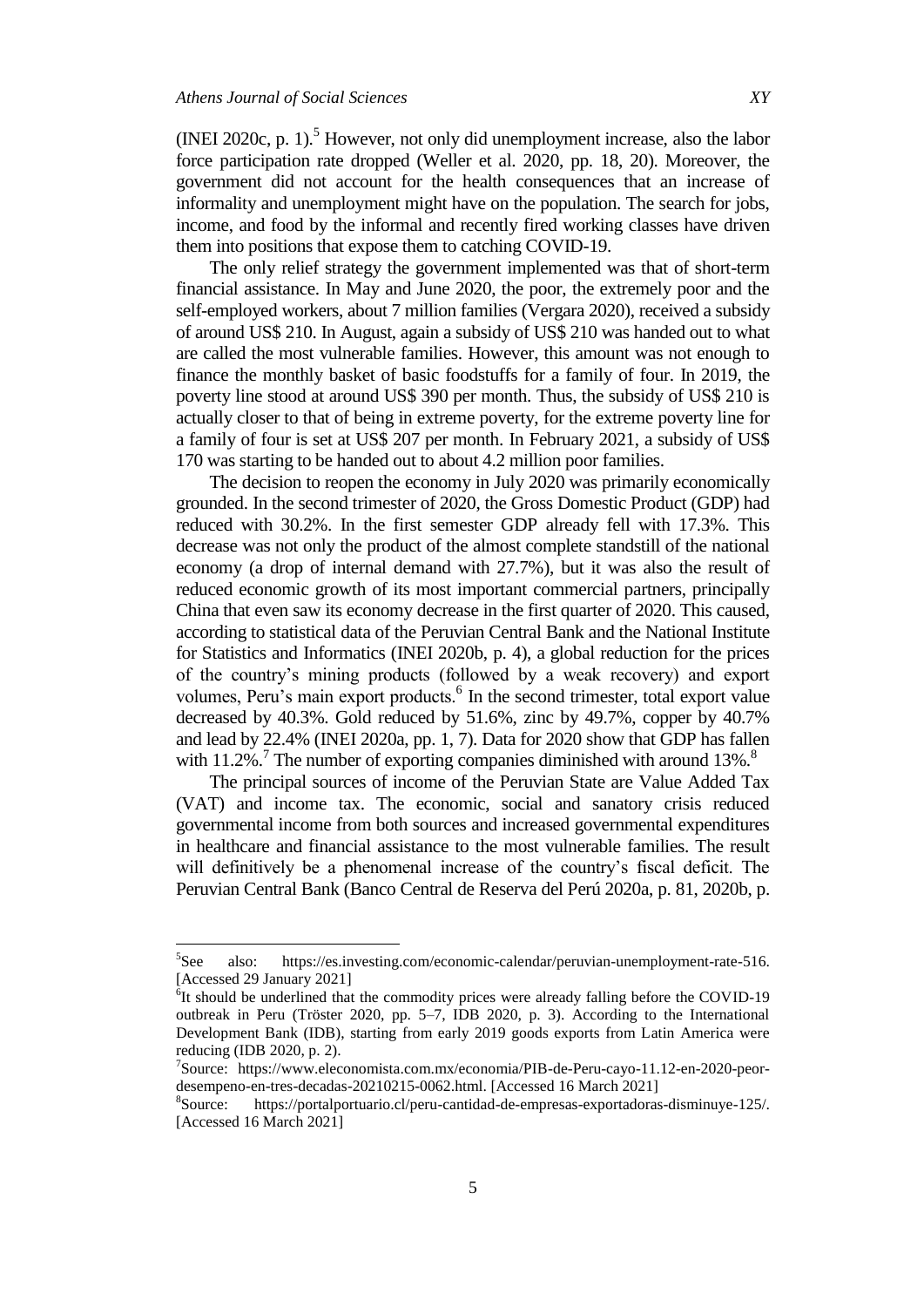87) expects for 2020 a fiscal deficit of 8.6%, up from 1.6% in 2019. In the first semester the deficit was already 6.7%.

The reopening of the Peruvian economy not only caused an increase of COVID-19 infections due to reduced social distancing at the workplace, but also because of the increased use of public transport. The lack of regulation and enforcement of this industry has led to an intense competition between private transport companies. Prices are also too low to properly finance the transport of citizens at current international standards of safe public transport. These companies are not really abiding to these standards and the Peruvian citizens are not complaining in order not to face increasing prices in these times of economic recession. Especially in the working-class districts safe public transport is nonexistent.

#### **The Peruvian State and COVID-19**

Since the 1990s, Peru has been ruled by firm neoliberal governments such as those led by Alberto Fujimori (1990-2000), Alan García (2006-2011) and Pedro Pablo Kuczynski (2016-2018) or regimes that coupled market-oriented policies with programs of social inclusion like the governments presided by Alejandro Toledo (2001-2006) and Ollanta Humala (2011-2016). In general terms, all these governments considered the market the principal mechanism to distribute the wealth produced in the country. The neoliberal constitution of 1993 radically reduced the role of the Peruvian State in productive activities.

The pandemic demonstrates that only the State has sufficient power to impose measures in order to contain COVID-19, to finance the economic consequences of the expansion of the virus and to develop a vaccine. The State is not only fundamental for the economic reproduction of the system, but also for its social and ecological reproduction.

The effects of COVID-19 demonstrate that in the last 20 years social progress in Peru has been very thin, although the size of the Peruvian economy, measured in real GDP, in the years between 2000 and 2019 increased with around 145%. There are definitively more shopping malls, more cars, more credit card holders, and more internet connections than 20 years ago, however informality and underemployment have maintained high. While in 2002 it was estimated that 85.3% of all employed workers were informal workers (Gamero Requena and Carrasco n.d.) and 42.9% of the Economically Active Population (EAP) was underemployed (Murukami 2007, p. 430), in 2019 still 72% of the EAP was informal (Lust 2020, p. 323) and  $42.5\%$  was underemployed<sup>9</sup>. In the period 2000-2018, that includes the years of impressive economic progress triggered by the commodities boom in the period 2005-2011 (Lust 2019a, p. 1234), the Gini

<sup>9</sup>Of course, during the pandemic the rate of underemployment must have increased significantly (Weller et al. 2020, p. 24).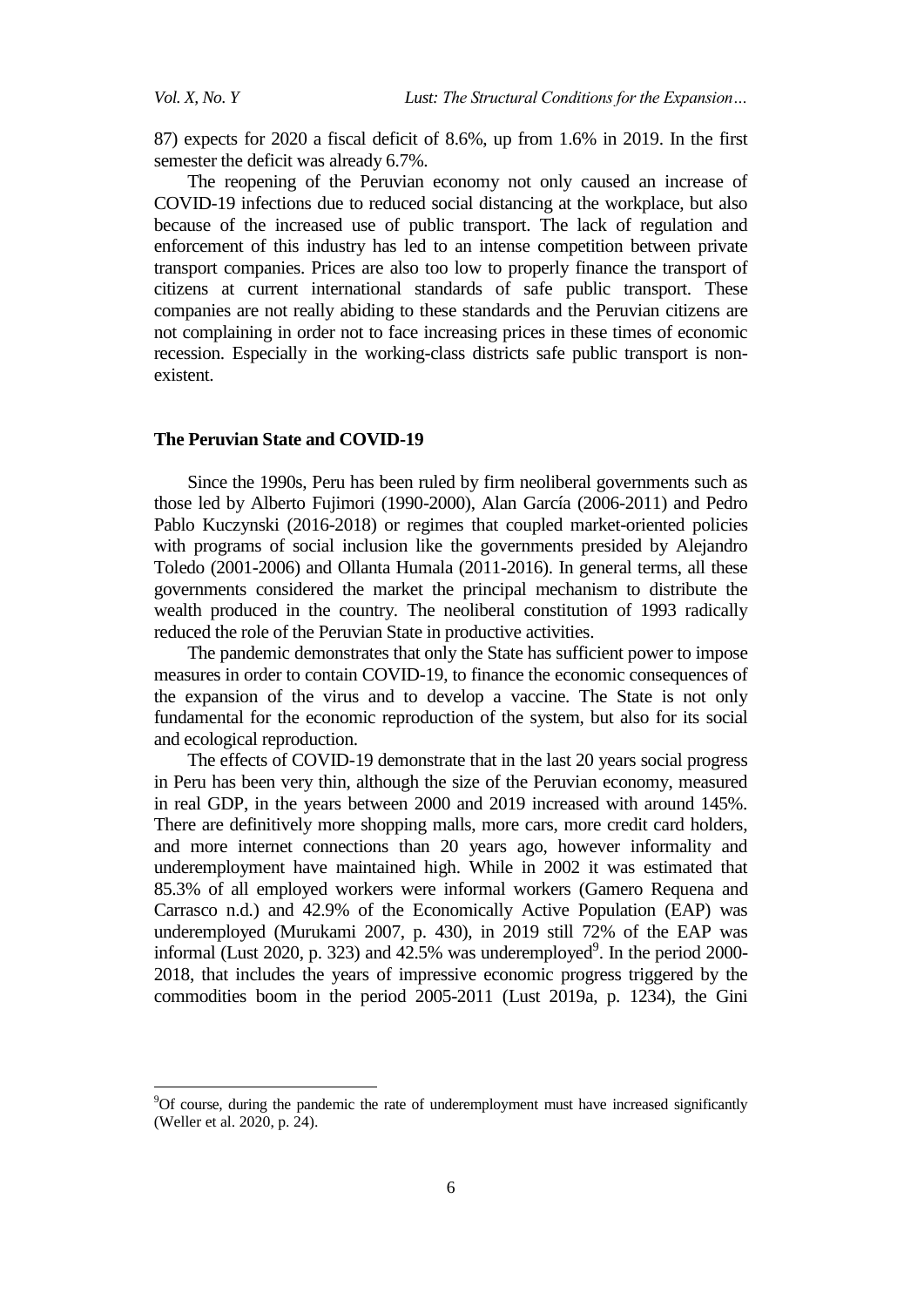$\overline{\phantom{a}}$ 

coefficient only reduced with a bit more than six points, i.e., from 49.1 in 2000 to 42.8 in 2018<sup>10</sup>.

During 2020 the demand for oxygen and medicines to combat COVID-19 increased phenomenally. As this increase was not matched by a corresponding increase of supply, prices rose spectacularly. In Peru, many people have died because of a scarcity of medical oxygen or for not having sufficient income to pay for the dramatic price increases of medical oxygen.<sup>11</sup> Cases are registered in which patients have been asked to take their own oxygen to the hospital.<sup>12</sup>

The lack of supply is principally the consequence of the ideology of nonintervention in the markets. The market of oxygen is dominated by two companies that do not have the capacity and/or the interest to produce more oxygen.<sup>13</sup> And although the State, in August 2020, took some measures to increase the production of oxygen, $14$  it was just recently (end of January) that oxygen plants were implemented in some hospitals. The Peruvian State has not taken measures to ensure the production of oxygen for the population that needs it for their families at home (the mass of the COVID-19 infected individuals). Oxygen was starting to be imported from Ecuador and Chile.

The reduced role of the State in the economy and the preference of marketbased solutions to social problems or a healthcare system that for one part is based on the market mechanism (private healthcare) and for another part is public (with differentiated units for salaried workers and informal workers), is for a considerable part responsible for the collapse of public healthcare. The permanent shortage of intensive care units and hospital beds in public hospitals causes that many individuals infected by the virus are attended in wheelchairs outside the hospital buildings, in tents in the hospital's parking lots or not at all and stay at home connected to big oxygen cylinders. In addition, there is a lack of doctors and nurses (Caretas 2020).

Notwithstanding the fact that the pressure on public healthcare is immense, its collapse is not only due to increased demand, but also to the continued lack of support from the different governments. Governmental expenses in healthcare are not near to what is expected by the Pan American Health Organization. In the last two and half decades, only between 4% to 5.5% of GDP was expended on healthcare. Furthermore, the country has a low number of intensive care units (ICU), principally located in its capital city Lima, and a scarcity of professionals to work in the ICU"s (Schwalb and Seas 2021, p. 1).

<sup>&</sup>lt;sup>10</sup>Source: [https://datos.bancomundial.org/indicator/SI.POV.GINI?locations=PE.](https://datos.bancomundial.org/indicator/SI.POV.GINI?locations=PE) [Accessed 12 October 2020]

 $11$ In August 2020, the government took measures to increase the production of oxygen, in https://www.eldiario.es/sociedad/peru-espera-reducir-la-escasez-de-oxigeno-con-65-nuevas-

plantas\_1\_6176562.html. [Accessed 26 August 2020]. At the end of January, oxygen plants were implemented in some hospitals.

<sup>12</sup>Source: https://especiales.elcomercio.pe/?q=especiales/la-crisis-del-oxigeno-en-el-peru-ecpm /index.html. [Accessed 26 August 2020].

<sup>13</sup>Source: https://ojo-publico.com/1842/dos-companias-globales-dominan-negocio-del-oxigeno -en-peru. [Accessed 17 March 2021]

<sup>14</sup>Source: [https://www.eldiario.es/sociedad/peru-espera-reducir-la-escasez-de-oxigeno-con-65](https://www.eldiario.es/sociedad/peru-espera-reducir-la-escasez-de-oxigeno-con-65-nuevas-plantas_1_6176562.html) [nuevas-plantas\\_1\\_6176562.html.](https://www.eldiario.es/sociedad/peru-espera-reducir-la-escasez-de-oxigeno-con-65-nuevas-plantas_1_6176562.html) [Accessed 26 August 2020]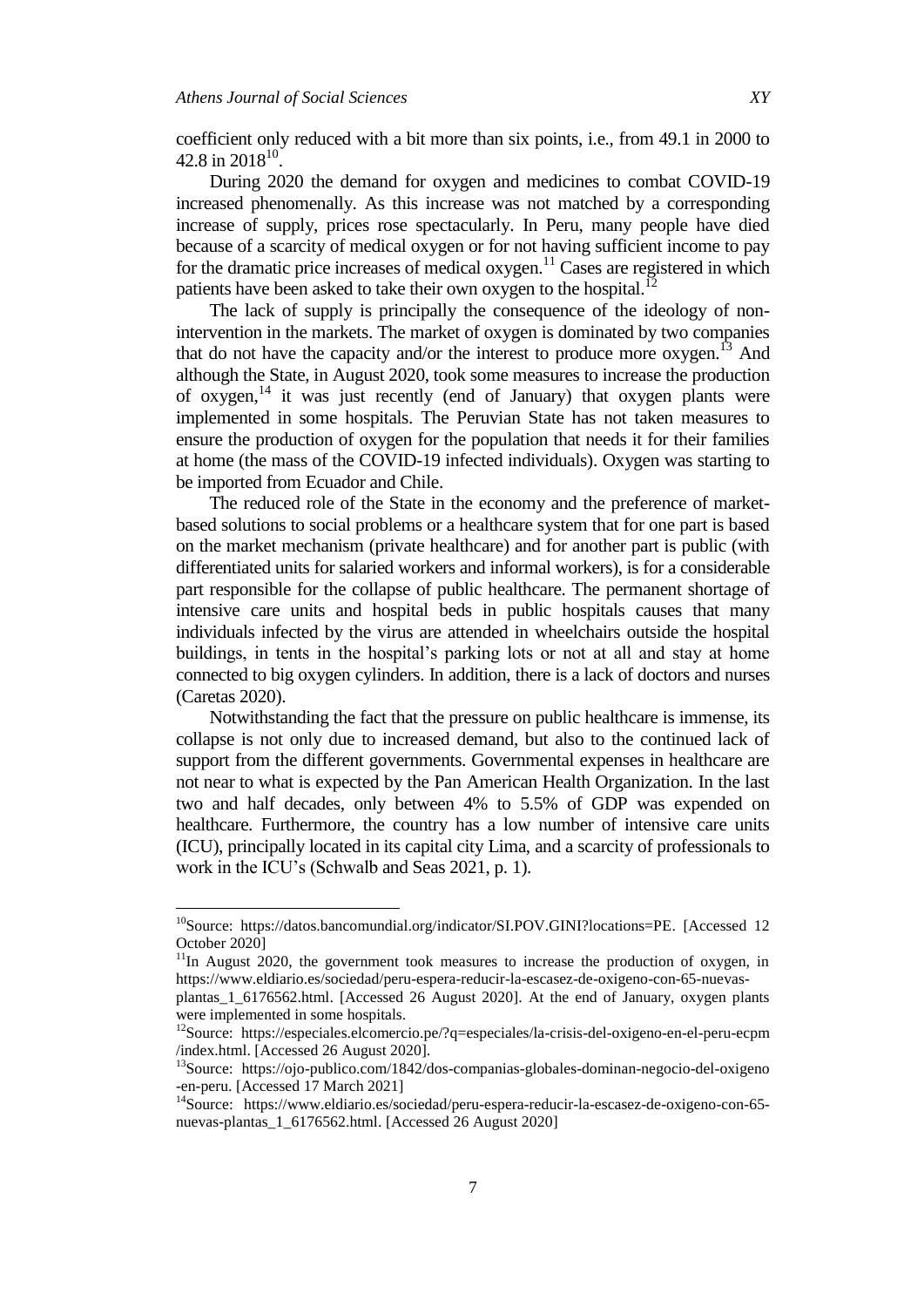In this context it is interesting to observe that, when we compare Peru with Uruguay at the moment of writing, in Peru the total number COVID-19 infections stood at 1.472.790 and 50.339 people had died from the virus, in Uruguay the number of accumulated confirmed COVID-19 cases was 84.230 and 811 deaths.<sup>15</sup> Uruguay spends around 9% of its GDP to healthcare (Vergara 2020, pp.  $7-8$ )<sup>16</sup>.

The idea that the private healthcare system should function in combination with public healthcare has created a segmented healthcare system, that is, a healthcare system according to income. As the mass of the population is attended in the public healthcare system, the capacity of the private system has been limited. The collapse of the public system would not be mitigated by the capacity of the private healthcare system.

#### **The Structural Conditions for the Expansion of COVID-19 in Peru**

The principal role of Peru in the international division of labor is to provide the country"s raw materials for productive processes abroad, predominantly to transnational corporations that originate in the advanced capitalist countries and China. Its secondary function is to participate in the globally organized value chains.

Economic growth (and slowdown) is mainly the consequence of increasing demand for the country"s natural resources and rising commodity prices in international markets. Metal minerals are by far the country"s most important export products. The motors of economic growth in Peru are concentrated in a few large exporting companies, principally mining corporations (Lust 2020, pp. 6–7).

Peru"s chief role in the globalized capitalist world has been translated into the extractivist economic development model that is in place since the 1990s. It is believed that lasting economic progress can be attained through a model based on the export of the country"s commodities and foreign investment in, principally, the mining sectors.

In order to 'operate' the current development model and to 'comply' with the country"s assigned principal role in the international division of labor, only a very small part of Peru's EAP is necessary. In addition, as argued by Palma (1988, p. 37), the role of countries at the periphery of the world capitalist system, such as Peru, does not permit 'sufficient' accumulation to provide employment for all.

In 2018, around 70% of the EAP was not necessary to "run" the economic development model based on the export of the country"s commodities and investments in the extractive sectors, principally the mining sector. The sectors and branches that are directly and indirectly needed to comply with Peru"s function in the globalized capitalist world such as mining, transport, communication, finance, manufacturing, water, gas, electricity, private and social community services, and the state sector (excluding public education), provide employment to about 30% of the EAP (Lust 2020, p. 323).

Peru"s particular economic structure is product of the country"s principal role in the international division of labor. In 2019, the non-tradable sectors such as

 $\overline{a}$ 

<sup>15</sup>Source: [https://coronavirus.jhu.edu/map.html.](https://coronavirus.jhu.edu/map.html) [Accessed 23 March 2021]

<sup>&</sup>lt;sup>16</sup>See also: [https://www.bbc.com/mundo/noticias-52843655.](https://www.bbc.com/mundo/noticias-52843655) [Accessed 11 January 2021]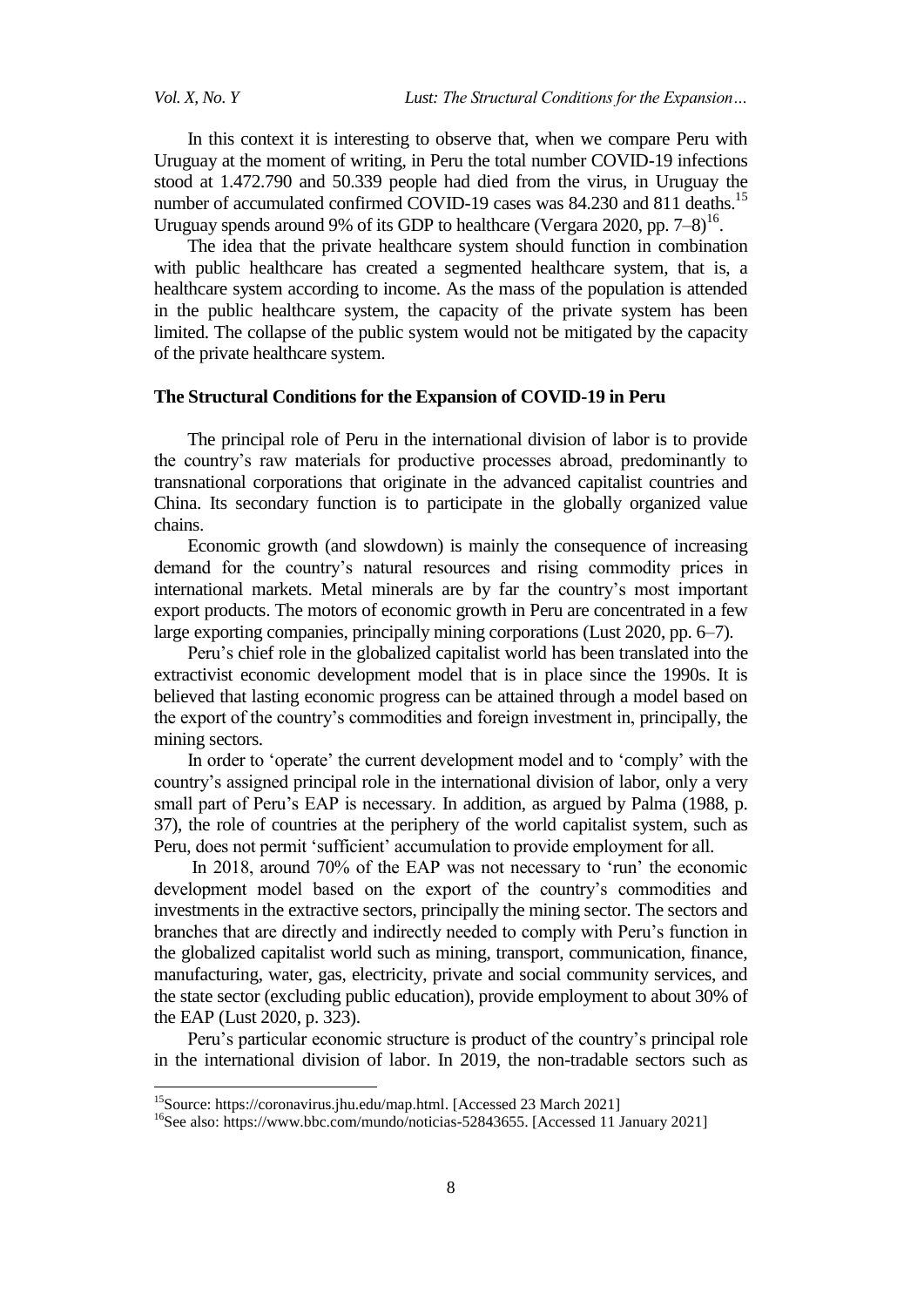$\overline{\phantom{a}}$ 

electricity, water, construction, commerce, and most of the services, contributed with more than 60% to GDP. This is all understandable as there does not exist any real interest in the development of high value-added exportable goods and services by national and international capital. The most important tradable sectors pertain to the extractive sectors. The non-tradable sectors are too weak to stimulate economic growth as their own prosperity depends on economic progress abroad and because the country"s internal markets are too small to provide an "autonomous internal push for new and/or extended economic activities in the non-tradable sectors" (Lust 2020, p. 324, Lust 2019a, p. 1235).

Peru"s business structure is dominated by what are called very small companies. According to the country"s National Institute of Statistics and Informatics (INEI for its acronym in Spanish), in 2018 94.9% of all private enterprises were micro companies, defined as businesses with annual sales not higher than US\$ 176.400 (S/. 622.500) or less than 150 Taxation Units and 4.2% were small companies (annual sales between 150 and 1700 Taxation Units). In absolute numbers these were 2.370.856 small and micro companies (INEI 2019, p. 22). In 2018, about 72.4% of the EAP worked in micro companies, defined as corporations that employ between one and ten individuals.

The around 70% of the EAP that is not directly necessary to operate the economic model, are laboring in what we call the capitalist subsistence economy (CSE). The CSE is an "economy of micro-enterprises characterized by low levels of productivity and expressed in remuneration rates at or near (below or above) the minimum wage level" (Lust 2019b, p. 782).

In part, the CSE can be seen as a social security network as it provides employment for all those who have not been able to find a job in the advanced economy. The CSE is not only a provider of employment, but also the necessary starting point, and most of the time also the end point, of emerging micro businesses. On the other hand, the CSE is functional for the development and the profitability of the advanced economy as it is "a key provider of labour and materials (at low costs) for the advanced economy", "the principal supplier of the goods and services for the reproduction of labour-power in the advanced economy" (Lust 2019b, p. 786), and executes outsourcing functions for the advanced economy. Most of the individuals infected by COVID-19 are employed in the CSE.

Individuals who are employed in what we have called the advanced economy are, in general, laboring' in medium-sized and big companies. It's the advanced economy that receives most of the foreign direct investments<sup>17</sup> and is composed of the principal exporting sectors and companies. $^{18}$ 

 $17$ Data for the period 2008-2018 for instance, show that the three principal foreign direct investments (FDI) receiving sectors were mining, finance, and communication. The energy sector and the industrial manufacturing sector alternated to occupy the fourth place in importance (Source: https://www.proinversion.gob.pe/modulos/LAN/landing.aspx?are=0&pfl =1&lan=10&tit=institucional-popup; accessed 03/05/2020).

<sup>&</sup>lt;sup>18</sup>In 2018, 2.836 big companies contributed with 96.1% to total export value. The participation of 2.782 micro business was 1.0%. (Ministerio de la Producción 2020, pp. 12, 32, 91)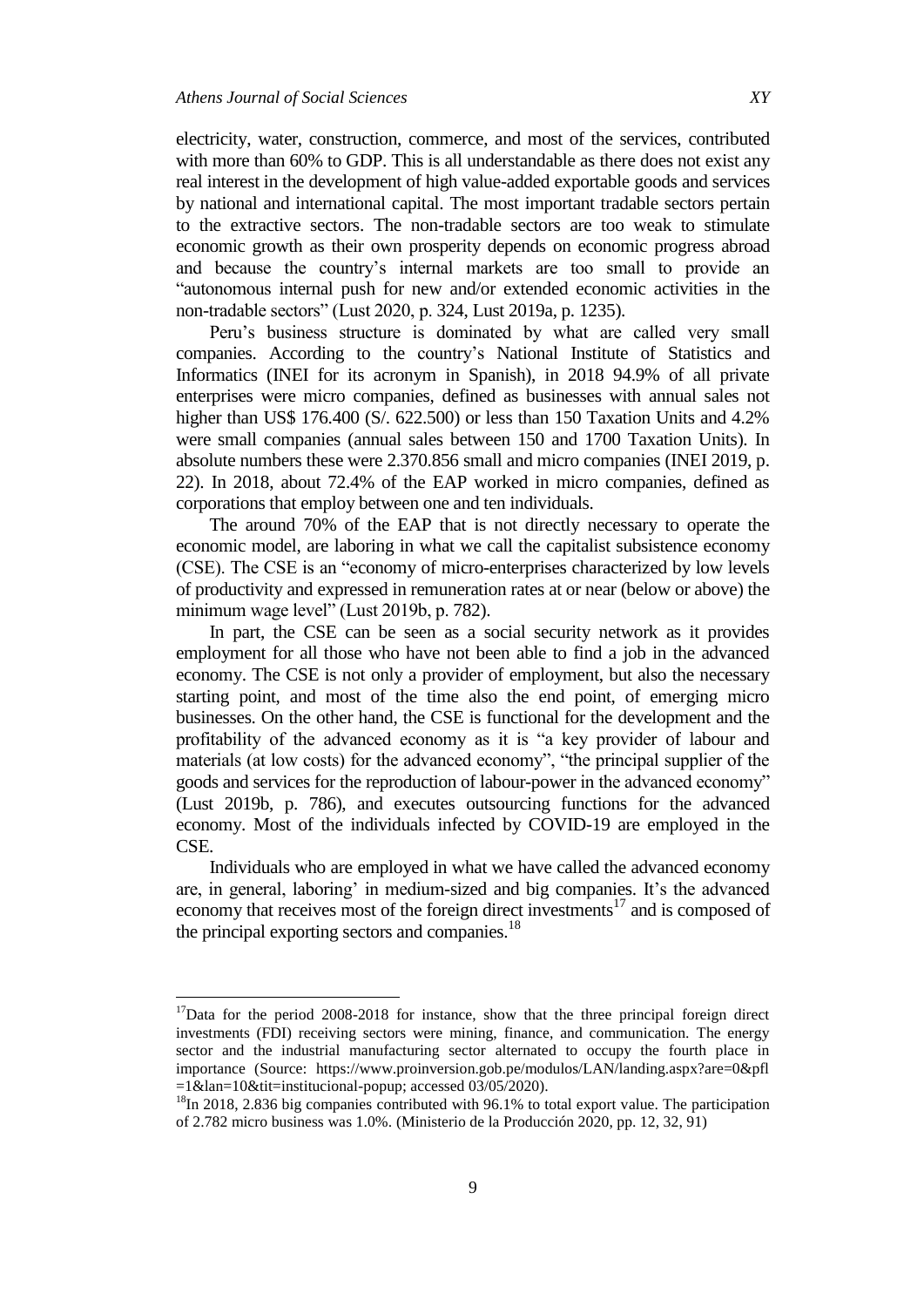$\ddot{\phantom{a}}$ 

Without the lockdowns, the Peruvian economy would also have been hit hard by the outbreak and worldwide expansion of COVID-19. Not only through the reduction of the export of mining products due to diminishing demand in the Global North<sup>19</sup> and the reduction of the commodity prices, but also through its insertion in the globalized value chains organized by transnational capital. As a matter of fact, the emergence of a mass of micro businesses is not only the consequence of Peru"s main role in the international division of labor, but also of the worldwide restructuring of productive processes since the start of the economic crisis of the 1970s (Lust 2020, pp. 318–319, 327).

The Peruvian micro businesses are not only nationally oriented, also a number of them are incorporated in globalized productive process. In the context of a business structure dominated by micro companies, outsourcing is a highly lucrative strategy to increase profits. Fierce price competition caused by the huge number of micro enterprises, a surplus of workers that exerts downward pressure on wages, and a labor legislation that attempts to reduce the labor costs of micro enterprises (Lust 2020, p. 4), provide the basic conditions for profitable outsourcing.

The worldwide reduction of productive activities and the drastic restrictions on international transport, have meant an important blow to the global value chains. Complete supply chains came abruptly to a halt as the chain cut. For this reason, it can be argued that through their worldwide insertion in globalized productive processes, the Peruvian workers in micro business or self-employed workers might have contributed to the expansion of COVID-19 as it urged them to "trespass" the regulations regarding social distancing when the global value chains broke down.

The reopening of the economy has principally been the restart of the activities of large companies. Of course, since July 2020 not only large but also small and medium-sized companies have restarted their businesses. However, in the case of micro businesses a restart of activities is a very difficult question. As most of these companies are of precarious nature, lots of them have closed down permanently. Furthermore, the sanatory regulations to which companies have to abide before they can reopen are very difficult to finance by these companies.

The economic problems of micro enterprises can be clearly illustrated when we analyze the data of companies that have received loans against an average interest rate of 1.69% in the context of the reactivation of the economy.<sup>20</sup> Although the majority of these companies were micro or small businesses, it is but a very small part of the total number of micro and small companies in Peru. Data of the Peruvian Central Bank for October 2020 show that only 471.642 of all small and

<sup>&</sup>lt;sup>19</sup>"The Global North consists of those countries that used to be called advanced capitalist countries. These countries form part of the Organisation for Economic Co-operation and Development (OECD). However, not all OECD member states are advanced capitalist countries. Although China is not considered an advanced capitalist country and is not a member of the OECD, on the basis of its global economic power we consider it part of the Global North." (Lust 2019b, p. 791)

 $20$ Of course, not all micro businesses that restarted their activities asked for financial support. However, it is a strong indicator for the economic strength and weakness of these companies as the average interest rate lies around 1.69%. In other words, it is very lucrative or convenient to ask for a loan. Data on how many micro and small companies currently operate is not available.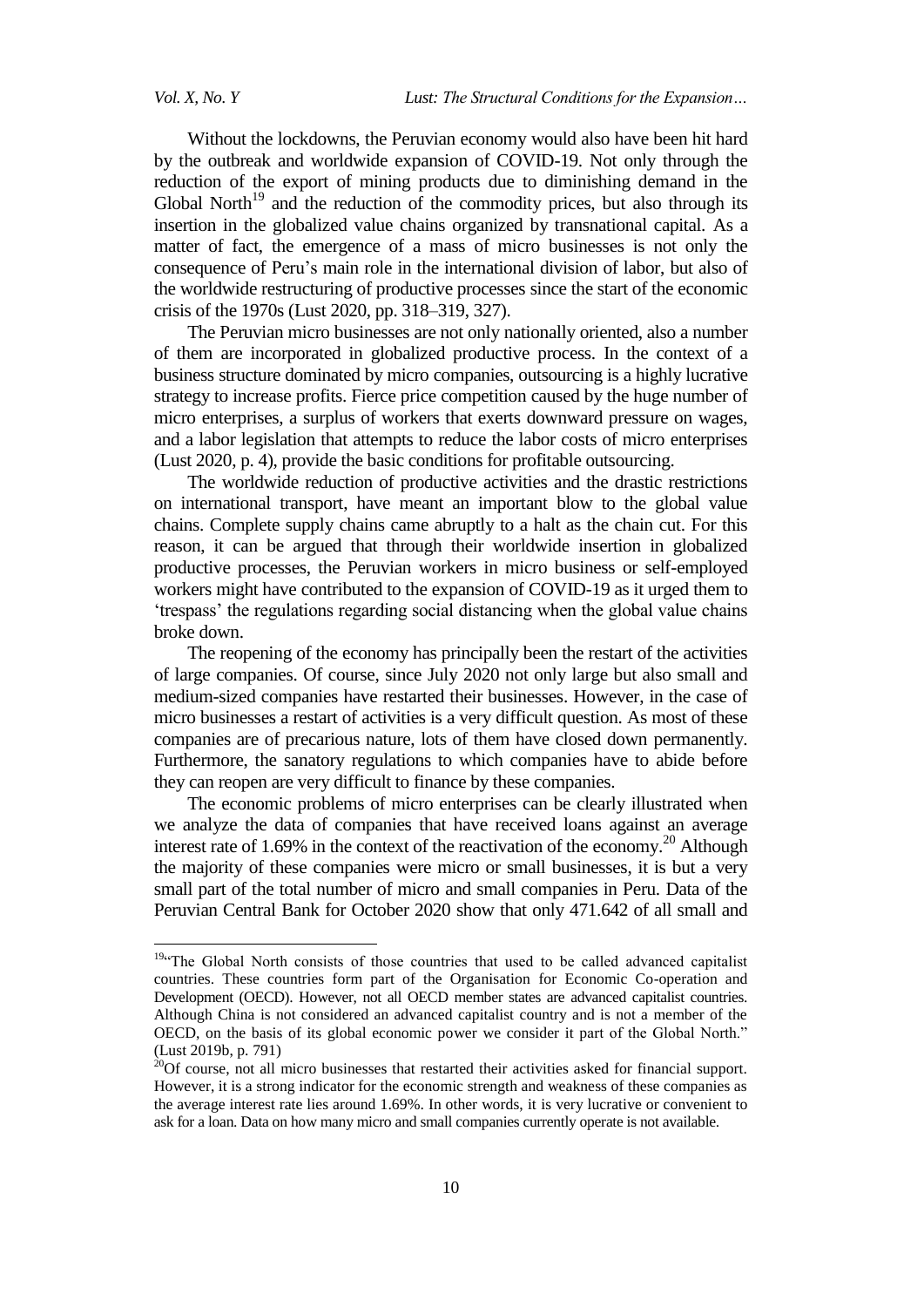micro businesses received a loan, i.e., 19.9% of all micro and small companies according to the total number of these companies in  $2019$ <sup>21</sup>

The lockdowns caused the doors to close of micro companies, medium-sized enterprises, and big corporations. Massive layoffs are currently allowed by the government. Individuals working in micro businesses were directly fired and workers in medium-sized and big corporations maintained their salaries, saw their wages reduced or were also fired, temporarily laid-off or their working hours reduced. Data for Metropolitan Lima show that in July 2020 around 50% of the total jobs lost during the lockdowns, around 1.7 million, were in companies that employed between one and ten individuals. Also, in the case of adequate employment<sup>22</sup>, individuals working in micro enterprises had to pay the biggest price. Adequate employment reduced by almost 70% (INEI 2020c, pp. 2, 6, 12).

It is the character of the Peruvian economy that can explain this dramatic situation for the mass of the Peruvian workers. In the first place, the absolute majority of the working population is employed in companies that are principally pertaining to the CSE. This makes the precarious nature of their employment a structural reality. As they are employed in low productivity companies (micro business undertakings) that do not add much value to national production (Lust 2020, p. 4) and which contribution to total export value is insignificant, there is no real economic sacrifice for the Peruvian State to oblige these businesses to close.<sup>23</sup> Second, companies in the CSE are mainly performing manual and low-skilled labor. This type of labor can only physically be executed at the workplace, or the employer should move some means of production to the residences of these workers in order to continue the productive process. This last option is not to be expected.

The lockdowns urged the mass of the Peruvian workers to look for other sources of income and by 'breaking' the lockdowns they might have contributed to the expansion of COVID-19 in Peru. Previously formally employed individuals are forced to look for work in the informal sector. The precarious social and economic situation of the informally employed further aggravated when their informal businesses were forcefully closed. $24$ 

The workers who were fired due to the pandemic were formal and informal workers. Formal workers have access to unemployment benefits. However, as these benefits are individualized and based on one"s salary, in general these benefits are not sufficient to maintain one unemployed for more than three months. Because these individuals are forced to look for work, they contribute to the expansion of the virus.

 $21$ Source: [https://gestion.pe/economia/bcr-reactiva-peru-alcanza-ya-480122-empresas-98-de](https://gestion.pe/economia/bcr-reactiva-peru-alcanza-ya-480122-empresas-98-de-ellas-mypes-noticia/)[ellas-mypes-noticia/.](https://gestion.pe/economia/bcr-reactiva-peru-alcanza-ya-480122-empresas-98-de-ellas-mypes-noticia/) [Accessed 23 March 2021]

 $22$ An individual who works less than 35 hours a week but wants to work more but cannot find employment, is not adequately employment. When someone works 35 hours a week, but remuneration is less than the established minimum wage level, this person is also not adequately employed. A not adequately employed individual is an underemployed individual.

 $23$ The mining corporations, however, did not have to suspend their activities. As outlined, mining is crucial for economic progress in Peru.

 $24$ According to Weller et al. (2020, p. 234), workers with relatively low qualifications, low incomes, and precarious jobs, were the most affected by the sanitary crisis.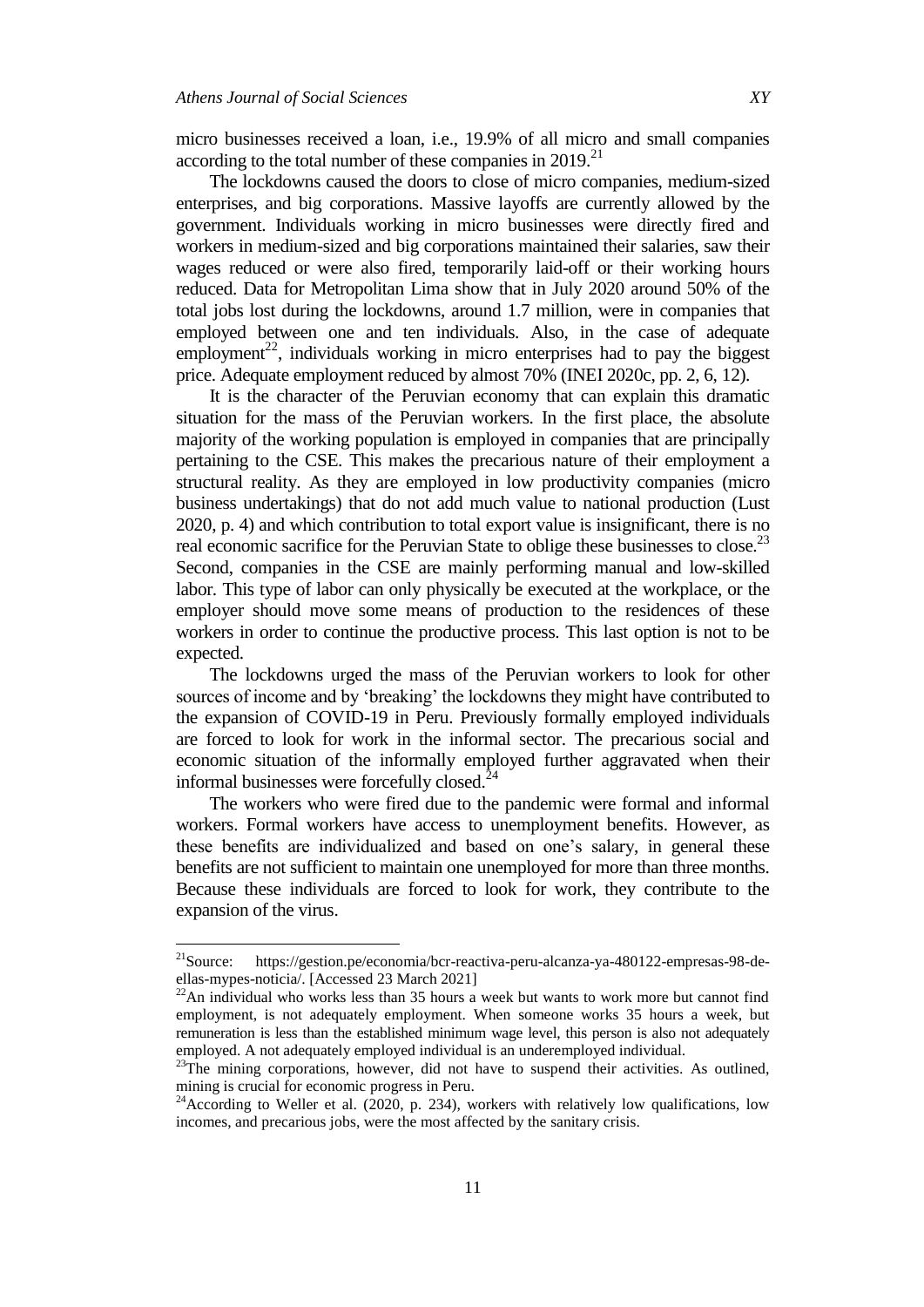$\ddot{\phantom{a}}$ 

The socioeconomic welfare effects of informality are well-known. Informal workers have no contract, their labor conditions are precarious, and they do not have an unemployment insurance. In addition, most of them are not insured for healthcare. The total and semi-lockdowns caused extremely negative income effects for the large majority of the Peruvian labor force and contributed to the unfolding of a social and healthcare drama.<sup>25</sup>

The absolute majority of workers in the private sector has a temporary contract (Cuadros Luque 2017, p. 55). Hence, as the companies had to close their doors, also these contracts came to an end without any possibility to proceed with a legal claim regarding the loss of income and to demand a certain compensation. This obliged these workers to not only use their unemployment benefits to survive, but also parts of their personalized retirement funds. When their savings run out, they began to look for work, resulting in more people interacting and a resulting expansion of the virus.

The question of temporary contracts or the generalization of labor instability that was introduced during the neoliberal adjustment programs in the 1990s and maintained still then, is not reduced to particular businesses or companies of specific size. Public and private education use temporary contracts as also, for instance, transnational telecommunication businesses and small textile producing companies. However, the use of temporary contracts is not crucial for micro businesses to maintain competitive because normally they do not use any contract at all.

As the big majority of the EAP labors in micro enterprises, it is easy to understand how the financial consequences of COVID-19 for these workers and their families might have given a formidable boost to the expansion of the virus. In Table 1 we present data on the type of contracts of workers in micro companies for the years between 2004 and  $2018.<sup>26</sup>$ 

| workers |                           |                           |                  |  |
|---------|---------------------------|---------------------------|------------------|--|
|         | <b>Permanent contract</b> | <b>Temporary contract</b> | Without contract |  |
| 2004    | 1.8%                      | 5.2%                      | 91.5%            |  |
| 2005    | 1.6%                      | 5.4%                      | 91.6%            |  |
| 2006    | 1.5%                      | 4.4%                      | 92.6%            |  |
| 2007    | 1.9%                      | 4.5%                      | 91.8%            |  |
| 2008    | 1.9%                      | 4.7%                      | 91.3%            |  |
| 2009    | 1.6%                      | 4.9%                      | 91.9%            |  |
| 2010    | 1.6%                      | 4.9%                      | 91.9%            |  |
| 2011    | 1.9%                      | 4.9%                      | 91.3%            |  |
| 2012    | 2%                        | 5.9%                      | 90.4%            |  |

**Table 1.** *Type of Contract of Workers in Companies that Employ One to Ten Individuals, Excluding the Own-Account Workers: 2004-2018 (As a Percentage of Total Remunerated Workers in Micro Companies, Excluding Own-Account Workers*

 $^{25}$ Data of the ILO shows that in months of June to August 2020 the monthly real income of the 3.6 million working individuals in Lima reduced with 10.5%. The average real income in these months was equivalent to the real income in the same months in 2011 (OIT 2020, p. 20).

<sup>&</sup>lt;sup>26</sup>Micro companies are defined as companies that employ between one and ten individuals.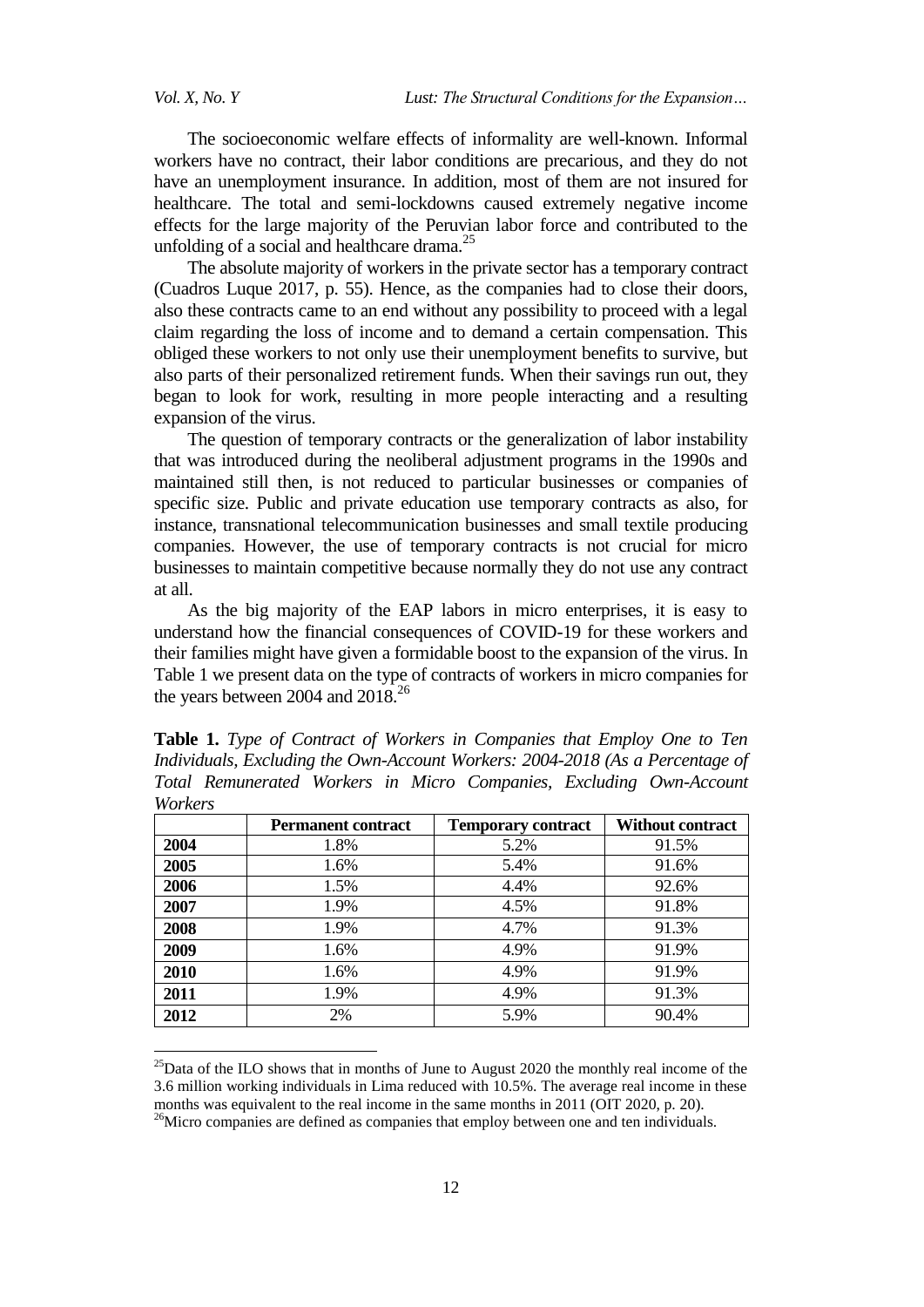| 2013    | 2%    | 6.7%  | 89.7% |
|---------|-------|-------|-------|
| $2014*$ | 17.8% | 28.6% | 45.2% |
| 2015    | 2.1%  | 6.8%  | 89.7% |
| 2016*   | 18%   | 29.6% | 45.1% |
| 2017    | 2.4%  | 7.7%  | 88.2% |
| 2018    | 2.2%  | 7.8%  | 88.2% |

\*We believe that the percentages in these years are incorrect because they radically break with the trend of the entire series.

*Source:* Household Surveys of Peru, 2004-2018.

#### **Informality and COVID-19**

 $\overline{\phantom{a}}$ 

As argued above, we think that informality or the "expulsion" to the informal sector of previously formally employed individuals has worked as a catalyst for the expansion of COVID-19. As a matter of fact, we believe that there might exist a positive relationship between the rate of informality and the rate of COVID-19 infections. This section pretends to examine this relation.

In Peru, data on informality exists at the level of departments and provinces, but not at district level. Information on the number of COVID-19-infected individuals is available at the level of departments, provinces, and districts. In order to determine the existence of a relation between the rate of informality and the rate of COVID-19 infections, data at the level of departments and provinces is not suitable. For instance, a province might have a relatively low number of COVID-19 infections in comparison with the rest of the country, but in some of its districts it might be extremely high and tightly related to the rate of informality. An analysis at the provincial level does not visualize this possible particularity.

Before we present the evidence that our hypothesis holds, it is important to explain what is meant by the rate of informality at district level. It is not a specific number as there is no data available to calculate it.<sup>27</sup> In this article the rate of informality at district level includes the percentage of individuals that labor in companies that employ between one and five individuals and the percentage of self-employed workers. $^{28}$  In the case the rate of individuals working in companies that employ one to five individuals is higher than the average rate in Metropolitan Lima (55.5%), the rate of informality is considered to be high. The same analytical determination applies to the rate of self-employed workers. The average rate of self-employed workers at the level of Metropolitan Lima is 32.4%. Although it is only necessary that one of the two variables must be higher than the average in order to be counted as a district with high informality, in general a more than average rate of individuals working in very small companies is "accompanied" by a more than average rate of individuals working on their own account. We have

 $^{27}$ It should be noted that the yearly published rate of informality at nation-wide level is an estimation. Estimations may differ according to the definition of informality.

<sup>&</sup>lt;sup>28</sup>According to the literature, workers who labor in companies that employ between one and five individuals or work on their own account might be considered informal workers (Maloney and Saavedra 2007, pp. 29–30, 39, ILO 2012, Salazar-Xirinachs and Chacaltana 2018, pp. 18, 20, 21).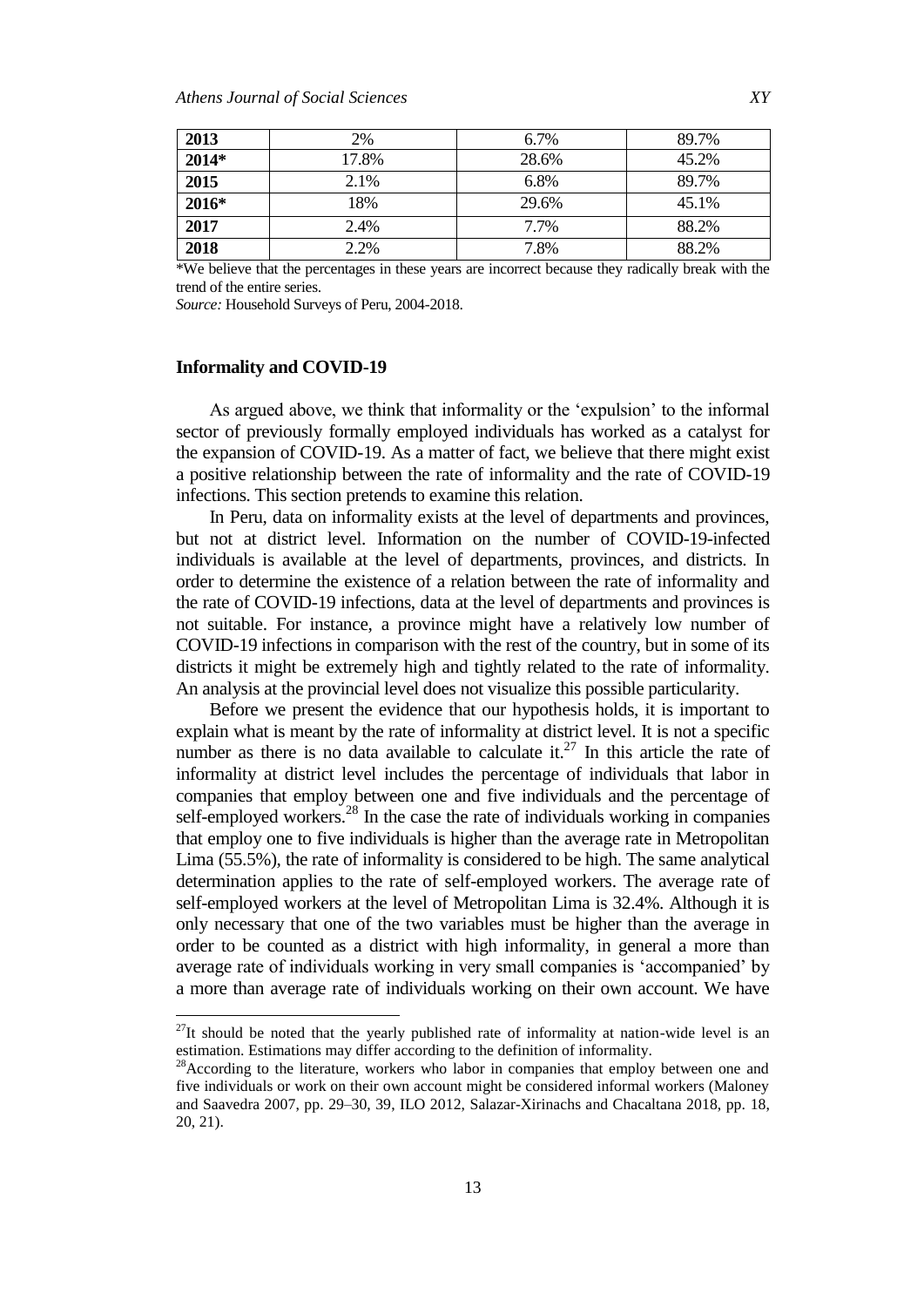considered to include the variable "without health insurance" as an indicator of informality, however as formal and informally employed individuals may contract private health insurance companies, the validity of this variable reduces.<sup>29</sup>

It is important to underline that this section only intends to find out how a more than average rate of informality is related to a more than average rate of COVID-19-infected individuals. We analyze individuals instead of companies. In the case an individual works in a very small company in the district of Villa El Salvador (with a high rate of informality) but lives in Pueblo Libre (less than average rate of COVID-19 infections), this individual is counted as working in a company that employs between one and five individuals for the district of Pueblo Libre.

Metropolitan Lima consists of 43 districts. The smallest has 1,090 inhabitants (Santa Maria del Mar). The biggest is San Juan de Lurrigancho with 1,150,470 residents. The differences regarding the number of individuals per district, causes that the relation between the rate of informality and the rate of COVID-19 infections becomes diffuse. For example, the number one district for COVID-19 infections is San Juan de Lurrigancho. San Juan de Lurrigancho is the most populous district in Lima (1,150,470), however its high rate of informality does not correspond with a high rate of COVID-19 infections. Santa María has above average rates of COVID-19 infections, but not many people live in this district.

These above considerations have led us to conclude that districts such as Ate, Comas, San Juan de Lurrigancho, San Martin de Porres have to be excluded from our analysis as the number of their citizens is bigger than the upper limit. This upper limit is determined by dividing the total number of Metropolitan Lima citizens by the number of districts. The average population is 222,787 per district. We consider the lower limit at 1 resident and the upper limit at 445,575 inhabitants.

The rate of informality and the rate of COVID-19 infections demonstrates that a positive relation exists between both variables. Data show that 52.1% of Metropolitan Lima individuals live in districts for which a positive relation exists between the rate of informality and the rate of COVID-19 infections.

The relation between the rate of informality and the rate of COVID-19 infections might be stronger when we take the uneven access to health services into consideration. It is to be expected that individuals working in the informal sector have difficulties to access these services due to financial barriers. As a consequence, the number of COVID-19 infections might be much higher than reported. Furthermore, the precarious financial and labor situation of informally employed individuals might not "allow" them to report themselves sick due to a COVID-19 infection.

Research on the mortality rate in working class districts appears to be crucial in order to determine if the uneven access to health services of individuals

<sup>&</sup>lt;sup>29</sup>Weller et al. (2020, p. 29) use the lack of health insurance of employed individuals as their principal and only indicator to determine labor informality. Although it is not correct to use the question of health insurance as a proxy for formal and informal labor, our data on the percentage of individuals without health insurance according to district show almost full coincidence with the data on individuals who work in companies that employ between one and five individuals and the percentage of own-account workers.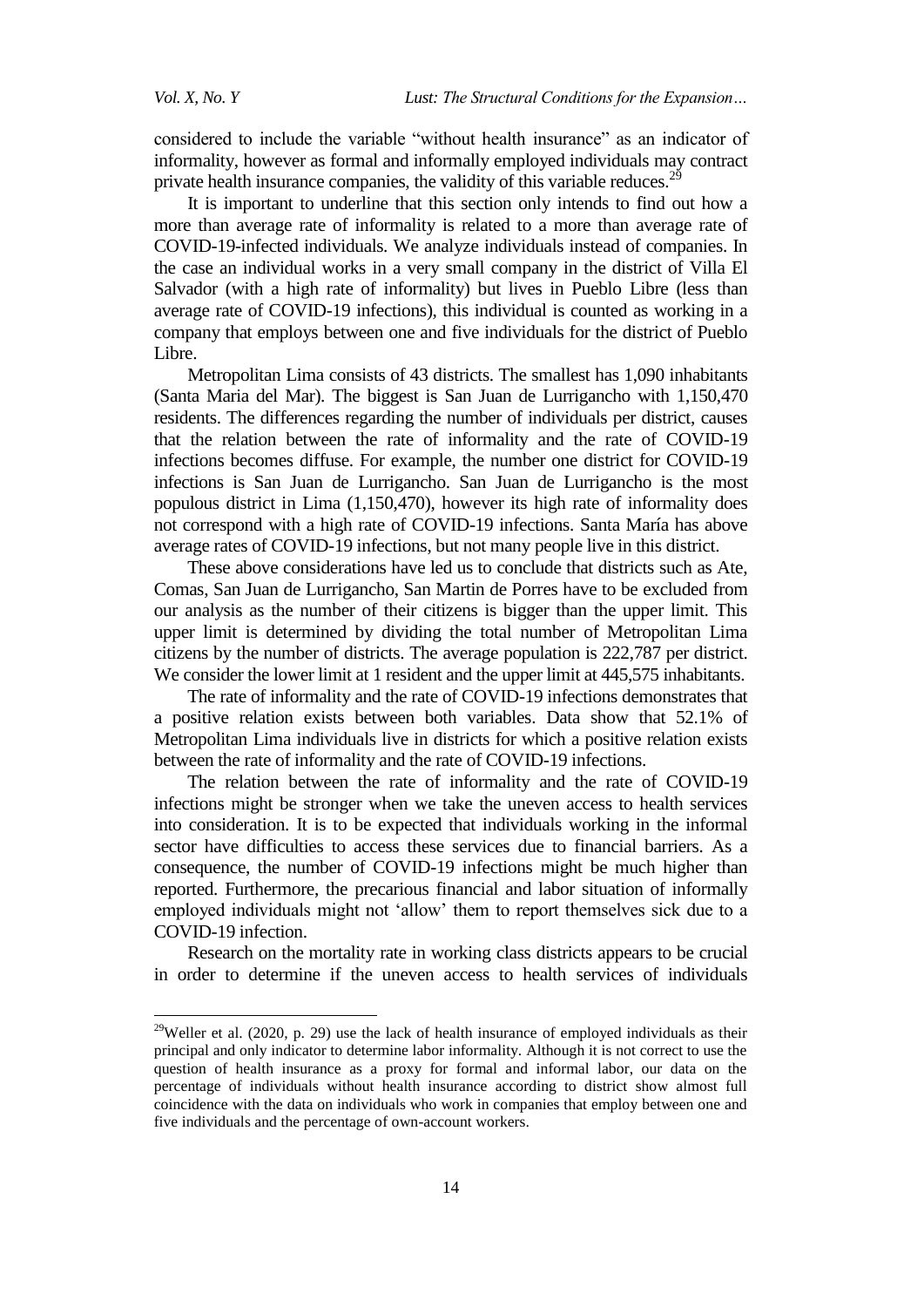employed in the informal sector is expressed in a more than average rate of COVID-19 mortality. This investigation would increase in importance when it also enables to establish a relation with food habits and the overall health situation in these districts.

## **Conclusion**

COVID-19 is not a democratic virus. Although every human being can be infected, some human beings have more chance to be infected than others. The Peruvian laboring classes in Metropolitan Lima seem easier to be infected by COVID-19 than the accommodating classes, through our demonstration that a more than average rate of informality is related to a more than average rate of COVID-19 infections.

The lockdowns and the different states of emergency could not prevent the expansion of the virus. When the country started to reopen, COVID-19 got a tremendous boost. The principal function of Peru in the globalized capitalist world has called into existence an economic and a company structure (the big majority of the Peruvian EAP are low-skilled and are employed in micro companies) that have functioned as the structural conditions for the expansion of the virus. The economic development model in place expresses Peru"s primary role in the international division of labor as a provider of the raw materials for capitalist development abroad, principally in the advanced capitalist countries and China.

The expansion of COVID-19 is for a major part product of the overall labor precariousness and informality in Peru, the result of the above-mentioned structural conditions for the expansion of the virus. The general use of temporary contracts, the product of the neoliberal adjustment programs in the 1990s, enabled the companies to rapidly reduce personnel and labor costs, but also forced their former workers to put their lives and of others in danger by neglecting social distancing. For these workers the question has been simple: dying from hunger or from COVID-19.

A social and economic structure that contributes to the expansion of COVID-19, a development model that through the elimination of the regulating role of the State and the privatization of its social obligations has converted the country in a permanent social emergency, leading to the incapacity of the government to develop and implement measures against the expansion of COVID-19 in accordance with the country"s characteristics, makes discussions over the future design of the social and economic structure of Peruvian society and the role of the State in society more than urgent. These discussions should begin with the current economic development model.

COVID-19 has demonstrated that the prevailing model must change if Peru wants to be prepared for new pandemics. It has shown that Peru has being living in an economic statistical fantasy, where some believed that the country was near of becoming a member of the organization of the most advanced capitalist countries, i.e., the OECD (CEPLAN 2014). However, as recounted here, economic development in the last twenty years has been very thin. Peru is still heavily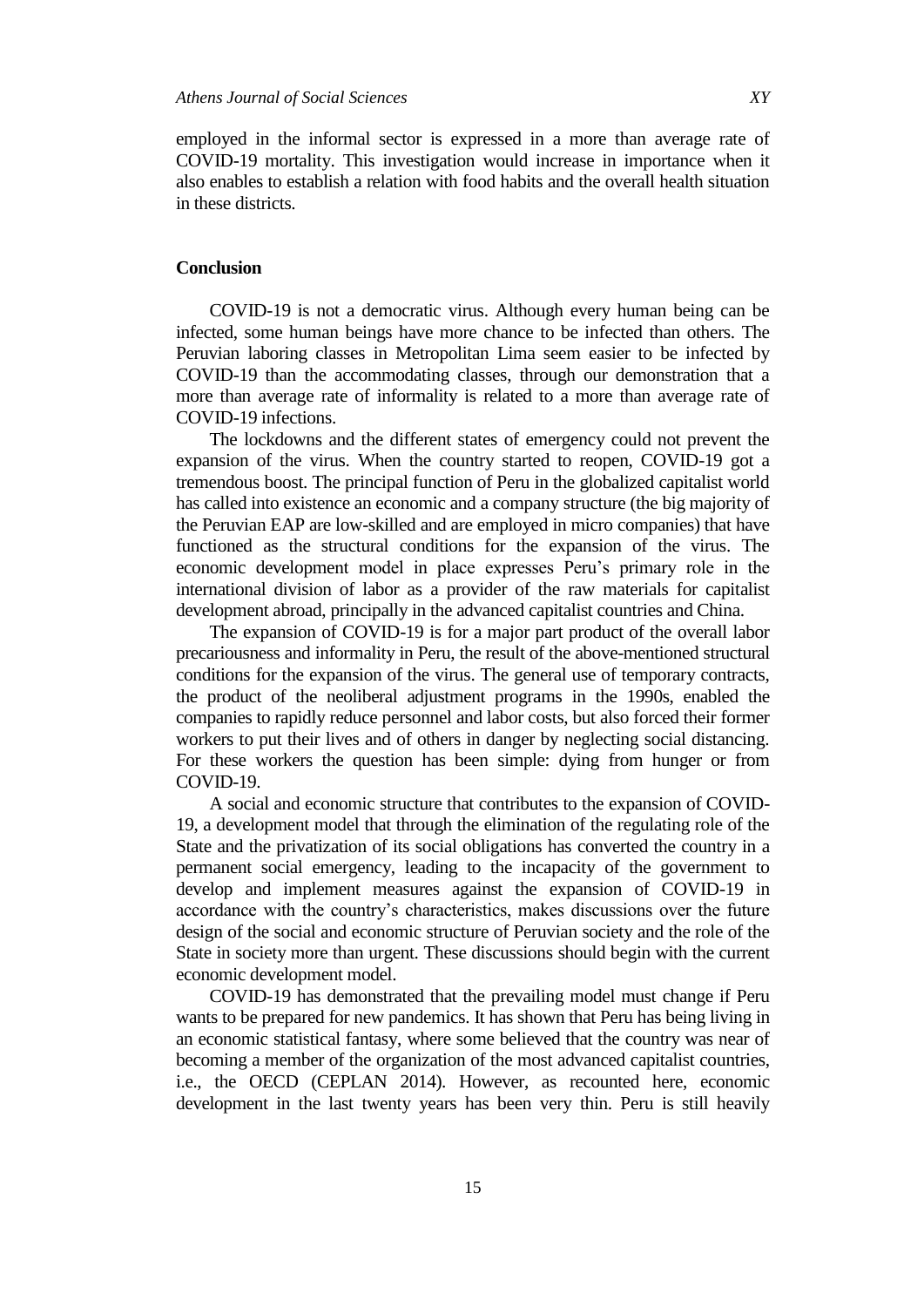*Vol. X, No. Y Lust: The Structural Conditions for the Expansion…*

depended on foreign direct investments in its extractive sector and for the demand for its commodities, the laboring classes are principally performing manual labor, the big majority of the EAP is informal and is employed in very small companies characterized by low productivity, and healthcare is structurally deficient. Without acknowledgement of these factors, it will be difficult to prepare effectively for future pandemics and avoid repeating Peru"s experience with COVID-19.

### **References**

- Banco Central de Reserva del Perú (2020a) *Reporte de inflación. Junio de 2020. Panorama actual y proyecciones macroeconómica 2020-2021*. (Inflation report. June 2020. Current outlook and macroeconomic projections 2020-2021). Lima: Banco Central de Reserva del Perú.
- Banco Central de Reserva del Perú (2020b) *Reporte de inflación. Diciembre de 2020. Panorama actual y proyecciones macroeconómica 2020-2022*. (Inflation report. June 2020. Current outlook and macroeconomic projections 2020-2022). Lima: Banco Central de Reserva del Perú.
- Caretas (2020, September 4) *UCI, Zamora, todo vale*. (ICU, Zamora, anything goes). Caretas.
- CEPLAN (2014) *Perú 2021: País OCDE*. (Peru 2021: OECD country). Retrieved from: https://sinia.minam.gob.pe/sites/default/files/archivos/public/docs/documentoocde.pd f. [Accessed 11 January 2021]
- Cuadros Luque F (2017) Situación del mercado de trabajo y costos laborales en el Perú. (Situation of the labor market and labor costs in Peru). *Cuaderno de Investigación* 2: 34–82.
- Gamero Requena JH, Carrasco G (n.d.) *Trabajo informal y políticas de protección social*. (Informal work and social protection policies). Proyecto WIEGO-CIES.
- International Development Bank IDB (2020) *Trade trends estimates. Latin America and the Caribbean*. 2020 Edition, Q1 Update. IDB.
- International Labor Organization ILO (2012) *Statistical update on employment in the informal sector*. ILO.
- Instituto Nacional de Estadística e Informática INEI (2019) *Provincia de Lima, Resultados Definitivos. Población Económicamente Activa, Tomo III*. (Lima province, Final results. Economic active population, volume III). INEI.
- Instituto Nacional de Estadística e Informática INEI (2020a) *Producto Bruto Interno Trimestral*. (Gross Domestic Product. Trimester). Informe Técnico Cuentas Nacionales Año Base 2007. No. 3, August 2020. INEI.
- Instituto Nacional de Estadística e Informática INEI (2020b) *Evolución de las exportaciones e importaciones*. (Evolution of exports and imports). Informe Técnico No. 8, August 2020. INEI.
- Instituto Nacional de Estadística e Informática INEI (2020c) *Situación del mercado laboral en Lima Metropolitana*. (Situation of the labor market in Metropolitan Lima). Informe Técnico No. 8, August 2020. INEI.
- Lust J (2019a) Objective and subjective conditions for the continuity of the Peruvian extractive development model. *Globalizations* 16(7): 1232–1246.
- Lust J (2019b) The rise of a capitalist subsistence economy in Peru. *Third World Quarterly* 40(4): 780–795.
- Lust J (2020) Structural labor precariousness in Peru. *Critical Sociology* 47(2): 317–330.